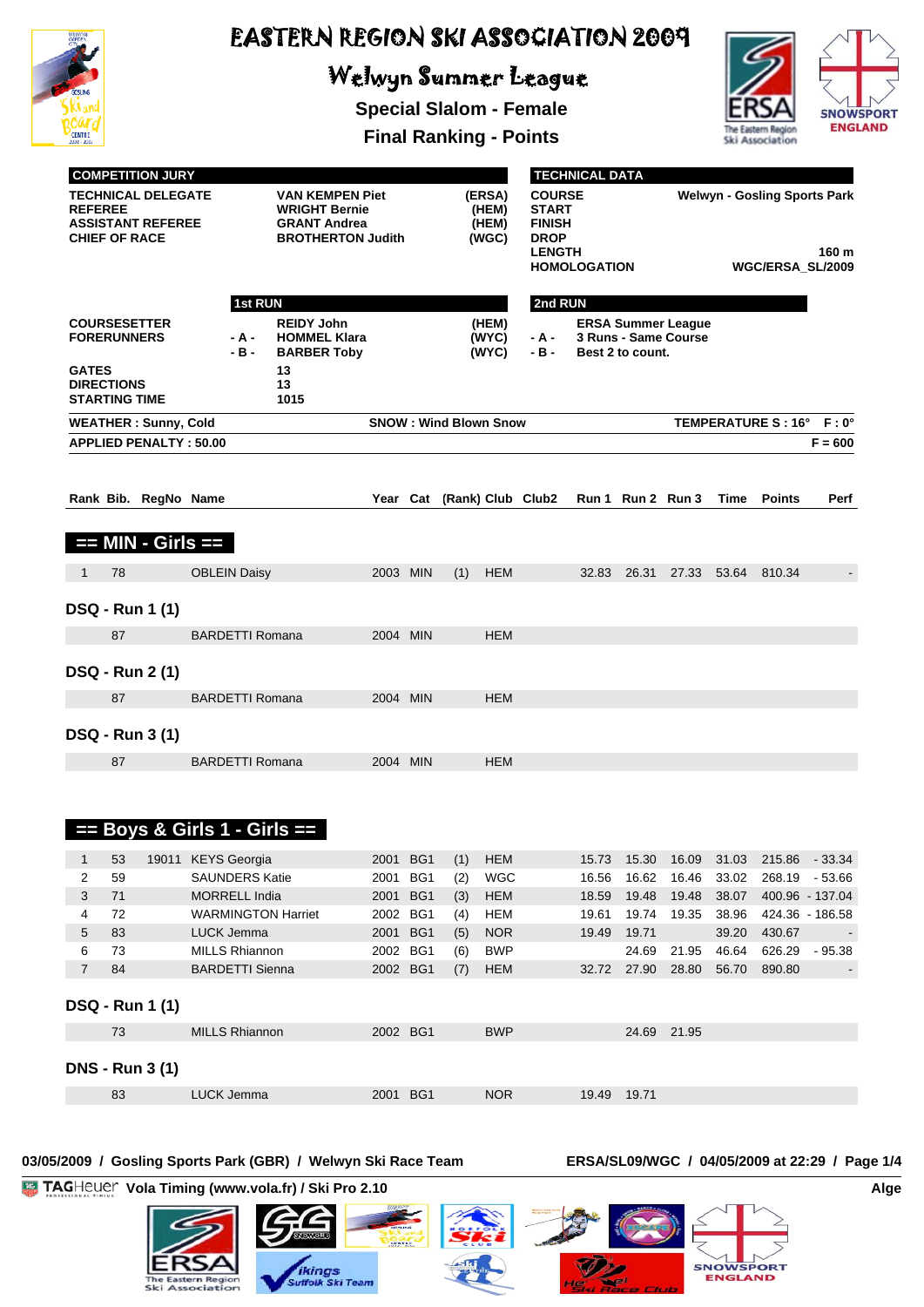### Welwyn Summer League

**Special Slalom - Female Final Ranking - Points**

|                |    | Rank Bib. RegNo Name   |                                  |          |                 | Year Cat (Rank) Club Club2 |            |       | Run 1 Run 2 Run 3 |             | Time  | <b>Points</b> | Perf            |
|----------------|----|------------------------|----------------------------------|----------|-----------------|----------------------------|------------|-------|-------------------|-------------|-------|---------------|-----------------|
|                |    |                        |                                  |          |                 |                            |            |       |                   |             |       |               |                 |
|                |    |                        | $==$ Boys & Girls 2 - Girls $==$ |          |                 |                            |            |       |                   |             |       |               |                 |
| $\mathbf{1}$   | 51 |                        | <b>SAUNDERS Emily</b>            |          | 1999 BG2        | (1)                        | <b>WGC</b> | 14.47 | 14.44             | 14.73       | 28.91 |               | 160.12 - 73.82  |
| 2              | 82 |                        | <b>SNOW Elise</b>                |          | 1999 BG2        | (2)                        | <b>WGC</b> |       | 16.06             | 14.25       | 30.31 | 196.93        |                 |
| 3              | 57 | 19498                  | LILLYWHITE Alex                  |          | 1999 BG2        | (3)                        | <b>VIK</b> | 15.95 | 15.76             |             | 31.71 | 233.74        | $-70.66$        |
| 4              | 68 |                        | 19235 ROYAL Natasha              |          | 1999 BG2        | (4)                        | VIK        | 16.86 | 17.41             | 16.77       | 33.63 |               | 284.22 - 140.94 |
| 5              | 60 |                        | <b>BOTY Carys</b>                | 1999     | BG <sub>2</sub> | (5)                        | <b>HEM</b> | 17.51 | 16.22             | 32.23       | 33.73 | 286.85        | $-56.92$        |
| 6              | 81 |                        | <b>DURANT Antonia</b>            |          | 1999 BG2        | (6)                        | <b>VIK</b> | 18.23 | 16.69             | 17.32       | 34.01 | 294.22        |                 |
| $\overline{7}$ | 64 |                        | <b>DEBONNAIRE Lizzie</b>         | 2000     | BG <sub>2</sub> | (7)                        | <b>HEM</b> | 18.28 | 18.30             | 16.91       | 35.19 | 325.24        | $-49.90$        |
| 8              | 67 |                        | <b>BRADLEY Lydia</b>             |          | 2000 BG2        | (8)                        | <b>HEM</b> | 19.02 | 18.38             | 18.58       | 36.96 | 371.78        | $-50.85$        |
| 9              | 70 |                        | <b>FENLON Sarah</b>              |          | 1999 BG2        | (9)                        | <b>HEM</b> | 19.92 | 20.03             | 19.34       | 39.26 | 432.25        | $-89.16$        |
|                |    |                        |                                  |          |                 |                            |            |       |                   |             |       |               |                 |
|                |    | <b>DNS - Run 1 (1)</b> |                                  |          |                 |                            |            |       |                   |             |       |               |                 |
|                | 76 |                        | <b>ELVINS Grace</b>              |          | 1999 BG2        |                            | <b>HEM</b> |       |                   |             |       |               |                 |
|                |    |                        |                                  |          |                 |                            |            |       |                   |             |       |               |                 |
|                |    | <b>DSQ - Run 1 (1)</b> |                                  |          |                 |                            |            |       |                   |             |       |               |                 |
|                |    |                        |                                  |          |                 |                            |            |       |                   |             |       |               |                 |
|                | 82 |                        | <b>SNOW Elise</b>                | 1999 BG2 |                 |                            | <b>WGC</b> |       |                   | 16.06 14.25 |       |               |                 |
|                |    |                        |                                  |          |                 |                            |            |       |                   |             |       |               |                 |
|                |    | <b>DNS - Run 2 (1)</b> |                                  |          |                 |                            |            |       |                   |             |       |               |                 |
|                | 76 |                        | <b>ELVINS Grace</b>              |          | 1999 BG2        |                            | <b>HEM</b> |       |                   |             |       |               |                 |
|                |    |                        |                                  |          |                 |                            |            |       |                   |             |       |               |                 |
|                |    | <b>DNS - Run 3 (1)</b> |                                  |          |                 |                            |            |       |                   |             |       |               |                 |
|                |    |                        |                                  |          |                 |                            |            |       |                   |             |       |               |                 |
|                | 57 |                        | 19498 LILLYWHITE Alex            |          | 1999 BG2        |                            | <b>VIK</b> | 15.95 | 15.76             |             |       |               |                 |
|                |    |                        |                                  |          |                 |                            |            |       |                   |             |       |               |                 |
|                |    |                        |                                  |          |                 |                            |            |       |                   |             |       |               |                 |
|                |    |                        | $==$ Children 1 - Girls $==$     |          |                 |                            |            |       |                   |             |       |               |                 |
|                |    |                        |                                  |          |                 |                            |            |       |                   |             |       |               |                 |
| $\mathbf{1}$   | 25 |                        | 19160 HENDERSON Anna             | 1998 CH1 |                 | (1)                        | <b>HEM</b> | 13.34 | 12.67             | 13.03       | 25.70 | 75.72         | $-38.48$        |
| $\overline{2}$ | 21 |                        | COE Megan                        | 1997 CH1 |                 | (2)                        | <b>NOR</b> | 13.39 | 12.88             | 13.10       | 25.98 | 83.09         | $-66.81$        |
| 3              | 47 |                        | 19134 BEE Tatiana                | 1997 CH1 |                 | (3)                        | <b>WGC</b> | 13.87 | 13.79             | 13.76       | 27.55 | 124.36        | $-81.88$        |
| 4              | 40 |                        | 17452 WRIGHT Natasha             | 1997 CH1 |                 | (4)                        | <b>VIK</b> | 14.52 | 14.33             | 14.20       | 28.53 | 150.13        | $-38.26$        |
| 5              | 54 |                        | <b>KING Maddy</b>                | 1997 CH1 |                 | (5)                        | <b>NOR</b> | 14.55 | 14.22             | 15.03       | 28.77 | 156.44        | $-97.32$        |
| 6              | 45 |                        | <b>TOOGOOD Natalia</b>           | 1997 CH1 |                 | (6)                        | <b>VIK</b> | 15.45 | 14.97             | 14.86       | 29.83 | 184.31        | $-19.14$        |
| $\overline{7}$ | 63 |                        | <b>DURANT Ella</b>               | 1997 CH1 |                 | (7)                        | <b>VIK</b> | 16.37 | 16.63             | 18.01       | 33.00 | 267.66        | $-95.83$        |
| 8              | 88 |                        | 18793 O'NEILL Ella               | 1997 CH1 |                 | (8)                        | BAS BAS    | 19.67 | 16.86             | 17.29       | 34.15 | 297.90        |                 |
| 9              | 65 |                        | <b>BAXTER Phillipa</b>           | 1998 CH1 |                 | (9)                        | <b>VIK</b> | 17.62 | 18.50             | 16.54       | 34.16 | 298.16        | $-77.67$        |
| 10             | 77 |                        | <b>PRITCHARD Ellie</b>           | 1998 CH1 |                 | (10)                       | <b>HEM</b> | 18.71 | 18.22             | 17.20       | 35.42 | 331.29        |                 |
| 11             | 66 |                        | <b>CURTIS Marie</b>              | 1997 CH1 |                 | (11)                       | <b>HEM</b> | 18.42 | 18.41             | 18.20       | 36.61 | 362.58        | $-55.30$        |
|                |    | <b>DNS - Run 1 (1)</b> |                                  |          |                 |                            |            |       |                   |             |       |               |                 |
|                |    |                        |                                  |          |                 |                            |            |       |                   |             |       |               |                 |

| 46                     | <b>SPANTON Jessica</b> | 1997 CH1 | <b>NOR</b> |
|------------------------|------------------------|----------|------------|
|                        |                        |          |            |
| <b>DNS - Run 2 (1)</b> |                        |          |            |

| 46<br><b>SPANTON Jessica</b><br>NK<br>٦L<br>. |  |  |  |
|-----------------------------------------------|--|--|--|
|                                               |  |  |  |

### **== Children 2 - Girls ==**

|          |      | 1 31 19016 SKIPPER Sophie | 1995 CH2 (1) NOR |            |                            |                            |  | 11.88  12.01  12.24  23.89  28.13  -  36.45 |  |
|----------|------|---------------------------|------------------|------------|----------------------------|----------------------------|--|---------------------------------------------|--|
|          |      | 2 33 19093 ROLPH Sophie   | 1995 CH2 (2) HEM |            | 12.90  12.00  12.57  24.57 |                            |  | 46.01 - 62.29                               |  |
|          |      | 3 41 FRENCH Emily         | 1995 CH2 (3) BWP |            |                            | 13.58  13.14  13.43  26.57 |  | 98.60 - 96.23                               |  |
|          | 4 28 | 14962 SHAILES Polly       | 1996 CH2 (4) NOR |            | 53.32 13.64 12.97 26.61    |                            |  | 99.65 - 5.54                                |  |
| $5 \t37$ |      | 19360 BAXTER Samantha     | 1995 CH2 (5)     | <b>VIK</b> |                            |                            |  | 13.43  13.45  26.88  106.75  - 57.47        |  |
|          |      |                           |                  |            |                            |                            |  |                                             |  |

03/05/2009 / Gosling Sports Park (GBR) / Welwyn Ski Race Team

ERSA/SL09/WGC / 04/05/2009 at 22:29 / Page 2/4<br>Alge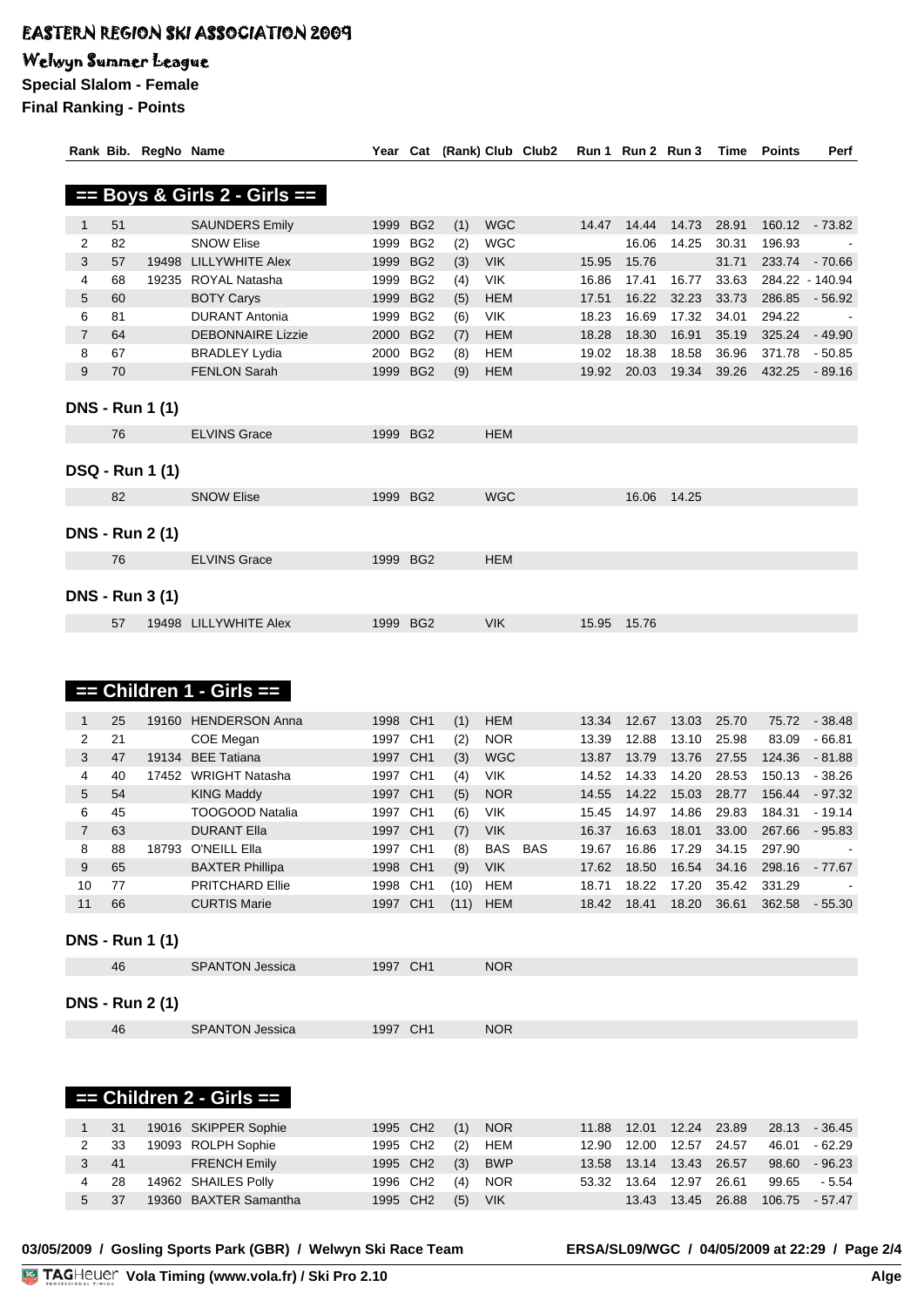### Welwyn Summer League

**Special Slalom - Female**

**Final Ranking - Points**

|                |    | Rank Bib. RegNo Name   |                                                     |          |          |      |            | Year Cat (Rank) Club Club2 |         | Run 1 Run 2 Run 3 |             | Time  | <b>Points</b> | Perf            |
|----------------|----|------------------------|-----------------------------------------------------|----------|----------|------|------------|----------------------------|---------|-------------------|-------------|-------|---------------|-----------------|
| 6              | 79 |                        | SPRANGER Amy                                        | 1995 CH2 |          | (6)  | <b>WGC</b> |                            | 14.32   | 14.32             | 13.95       | 28.27 | 143.30        | $\blacksquare$  |
| $\overline{7}$ | 36 |                        | <b>KING Alex</b>                                    | 1996 CH2 |          | (7)  | <b>NOR</b> |                            | 14.36   | 13.96             | 14.36       | 28.32 | 144.61        | $-7.26$         |
| 8              | 58 |                        | <b>VALENZUELA Erin</b>                              | 1995 CH2 |          | (8)  | <b>WGC</b> |                            | 14.44   | 14.84             | 14.05       | 28.49 |               | 149.08 - 168.57 |
| 9              | 52 |                        | DANBURY Hannah                                      | 1996 CH2 |          | (9)  | <b>WGC</b> |                            | 14.25   | 14.64             | 14.31       | 28.56 | 150.92        | - 92.22         |
| 10             | 48 |                        | 18640 BIERRUM Natasha                               |          | 1996 CH2 | (10) | <b>HEM</b> |                            | 14.76   | 14.46             | 14.79       | 29.22 | 168.27        | $-49.37$        |
| 11             | 56 |                        | <b>HEYMOZ Yvette</b>                                |          | 1995 CH2 | (11) | <b>WGC</b> |                            | 15.15   | 14.69             | 14.70 29.39 |       |               | 172.74 - 115.48 |
| 12             | 42 |                        | <b>MILES Alison</b>                                 | 1996 CH2 |          | (12) | <b>WGC</b> |                            | 16.01   | 15.26             | 14.91       | 30.17 | 193.25        | $-2.80$         |
| 13             | 86 |                        | <b>DUNCAN Ellie</b>                                 |          | 1996 CH2 | (13) | <b>HEM</b> |                            |         | 16.20             | 15.08       | 31.28 | 222.44        |                 |
|                |    | <b>DNS - Run 1 (1)</b> |                                                     |          |          |      |            |                            |         |                   |             |       |               |                 |
|                | 39 |                        | 14963 SHAILES Jessica                               |          | 1995 CH2 |      | <b>NOR</b> |                            |         |                   |             |       |               |                 |
|                |    | <b>DNF - Run 1 (1)</b> |                                                     |          |          |      |            |                            |         |                   |             |       |               |                 |
|                | 37 |                        | 19360 BAXTER Samantha                               |          | 1995 CH2 |      | <b>VIK</b> |                            |         |                   | 13.43 13.45 |       |               |                 |
|                |    | <b>DSQ - Run 1 (1)</b> |                                                     |          |          |      |            |                            |         |                   |             |       |               |                 |
|                | 86 |                        | <b>DUNCAN Ellie</b>                                 |          | 1996 CH2 |      | <b>HEM</b> |                            |         | 16.20             | 15.08       |       |               |                 |
|                |    | <b>DNS - Run 2 (1)</b> |                                                     |          |          |      |            |                            |         |                   |             |       |               |                 |
|                | 39 |                        | 14963 SHAILES Jessica<br>$==$ Junior 1 - Girls $==$ |          | 1995 CH2 |      | <b>NOR</b> |                            |         |                   |             |       |               |                 |
| $\mathbf{1}$   | 22 |                        | 17323 YEUNG Isabelle                                | 1994 JN1 |          | (1)  | <b>VIK</b> |                            |         | 12.42 12.07       | 12.18       | 24.25 |               | 37.60 - 33.13   |
| 2              | 23 |                        | 19133 BEE Anastasia                                 | 1994 JN1 |          | (2)  | <b>WGC</b> |                            |         | 12.12             | 12.15       | 24.27 |               | 38.12 - 21.21   |
| 3              | 29 |                        | 18931 MILES Joanna                                  | 1993 JN1 |          | (3)  | <b>WGC</b> |                            |         | 30.08 12.33       | 12.69       | 25.02 |               | 57.84 - 18.14   |
| 4              | 24 |                        | 19370 BUTCHART Lucy                                 | 1994 JN1 |          | (4)  | <b>VIK</b> |                            |         | 12.98             | 13.15       | 26.13 |               | 87.03 - 50.31   |
| 5              | 34 |                        | <b>MASON Bethany</b>                                | 1994 JN1 |          | (5)  | <b>BWP</b> |                            | 14.29   | 13.77             | 13.68       | 27.45 | 121.74        | $-0.16$         |
| 6              | 44 |                        | <b>GINN Lizzie</b>                                  | 1994 JN1 |          | (6)  | <b>WGC</b> |                            | 14.66   | 14.34             | 14.28       | 28.62 |               | 152.50 - 47.63  |
| $\overline{7}$ | 49 |                        | <b>MAWSON Louise</b>                                | 1994 JN1 |          | (7)  | <b>WGC</b> |                            | 1:00.20 | 14.52             | 14.28       | 28.80 | 157.23        | $-73.03$        |
| 8              | 75 |                        | <b>FULHAM Laura</b>                                 | 1994 JN1 |          | (8)  | <b>WGC</b> |                            | 17.28   | 16.64             | 16.33       | 32.97 | 266.87        |                 |
|                |    | <b>DNF - Run 1 (2)</b> |                                                     |          |          |      |            |                            |         |                   |             |       |               |                 |
|                | 23 |                        | 19133 BEE Anastasia                                 | 1994 JN1 |          |      | <b>WGC</b> |                            |         |                   | 12.12 12.15 |       |               |                 |
|                | 24 |                        | 19370 BUTCHART Lucy                                 | 1994 JN1 |          |      | <b>VIK</b> |                            |         | 12.98             | 13.15       |       |               |                 |
|                |    |                        | == Junior 2 - Ladies ==                             |          |          |      |            |                            |         |                   |             |       |               |                 |

| 27   | 17848 HOOD Georgia       | 1992 JN2 (1) NOR |  |                  |       | 11.51  11.33  11.49  22.82 |  |                                    | $0.00 - 60.28$                              |
|------|--------------------------|------------------|--|------------------|-------|----------------------------|--|------------------------------------|---------------------------------------------|
| 2 30 | WALSH Rachael            | 1991 JN2 (2) HEM |  |                  | 14.38 |                            |  | $12.43$ $26.81$ $104.91$ $+ 17.88$ |                                             |
| 3 43 | <b>HUTCHINGS Kathryn</b> |                  |  | 1990 JN2 (3) WGC |       |                            |  |                                    | 14.49  14.11  14.74  28.60  151.97  - 45.25 |

#### **DNS - Run 1 (2)**

| 26 | 19194 GOLDSMITH Laura | 1992 JN2 | HEM        |
|----|-----------------------|----------|------------|
| 50 | PETTITT Robyn         | 1991 JN2 | <b>BWP</b> |

#### **DNS - Run 2 (2)**

|    | 26 19194 GOLDSMITH Laura | 1992 JN2 | HEM        |
|----|--------------------------|----------|------------|
| 50 | PETTITT Robyn            | 1991 JN2 | <b>BWP</b> |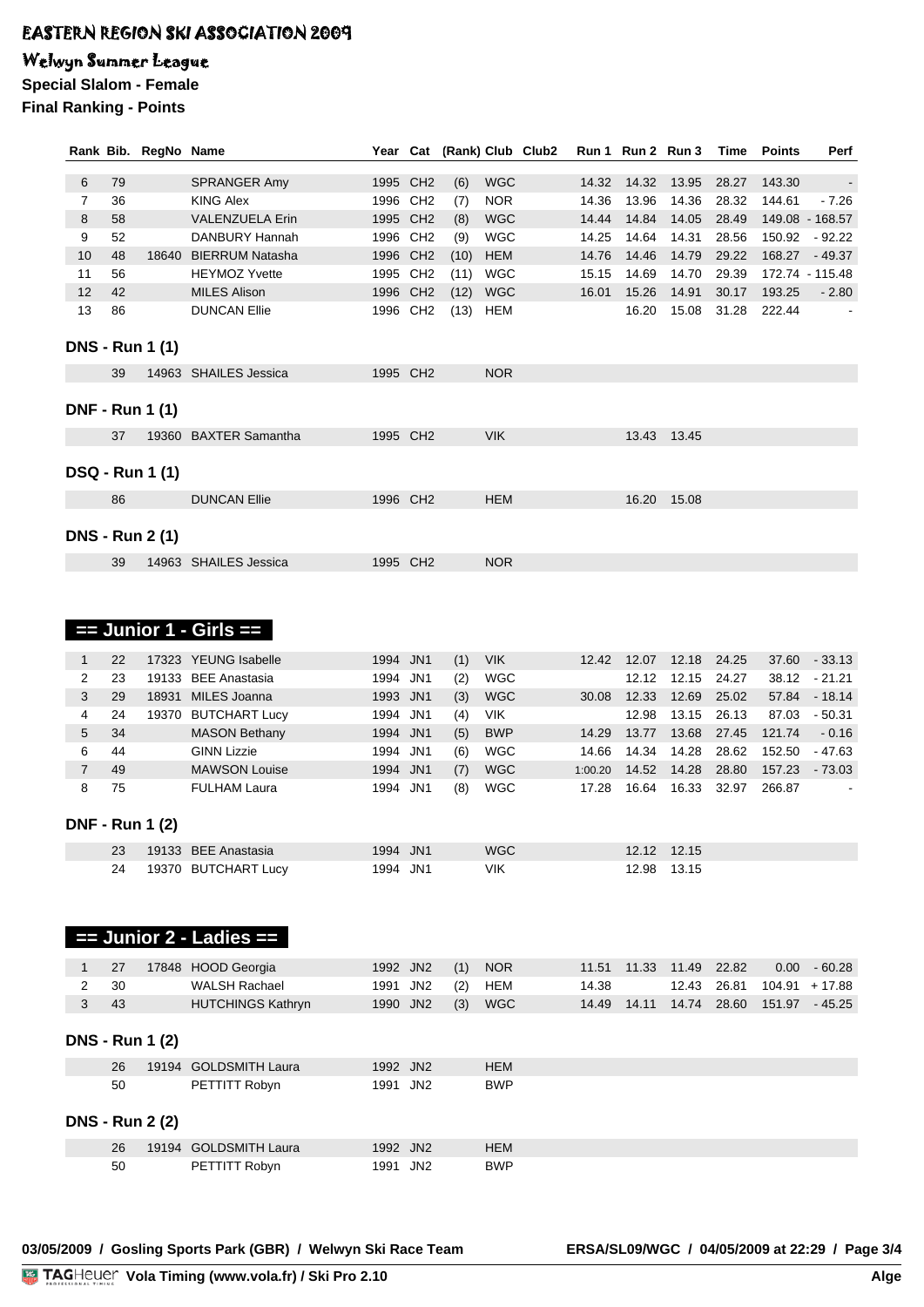### Welwyn Summer League

**Special Slalom - Female Final Ranking - Points**

|   |    | Rank Bib. RegNo Name   |                              | Year     | Cat | (Rank) Club Club2 |          | Run 1 Run 2 Run 3 |       |       | Time  | Points | Perf                     |
|---|----|------------------------|------------------------------|----------|-----|-------------------|----------|-------------------|-------|-------|-------|--------|--------------------------|
|   |    | <b>DNF - Run 2 (1)</b> |                              |          |     |                   |          |                   |       |       |       |        |                          |
|   | 30 |                        | <b>WALSH Rachael</b>         | 1991     | JN2 | <b>HEM</b>        |          | 14.38             |       | 12.43 |       |        |                          |
|   |    |                        |                              |          |     |                   |          |                   |       |       |       |        |                          |
|   |    |                        |                              |          |     |                   |          |                   |       |       |       |        |                          |
|   |    |                        | $==$ Masters 1 - Ladies $==$ |          |     |                   |          |                   |       |       |       |        |                          |
|   |    |                        |                              |          |     |                   |          |                   |       |       |       |        |                          |
|   |    |                        |                              |          |     |                   |          |                   |       |       |       |        |                          |
|   | 35 | 14159                  | <b>ANDERSON Beverley</b>     | 1970     | MA1 | <b>VIK</b><br>(1) | <b>K</b> | 12.82             | 12.29 | 12.49 | 24.78 | 51.53  | $-33.34$                 |
| 2 | 32 |                        | <b>HINDES Michelle</b>       | 1970     | MA1 | <b>NOR</b><br>(2) |          | 13.20             | 12.91 | 13.08 | 25.99 | 83.35  | $-66.47$                 |
| 3 | 85 |                        | <b>SMALL Sharon</b>          | 1972 MA1 |     | <b>NOR</b><br>(3) |          | 15.25             | 14.79 | 14.46 | 29.25 | 169.06 | $\overline{\phantom{a}}$ |

|   |     |       | $=$ Masters 2 - Ladies $=$ |          |     |            |       |              |                     |                       |  |
|---|-----|-------|----------------------------|----------|-----|------------|-------|--------------|---------------------|-----------------------|--|
|   | -74 |       | COSTELLO Marian            | 1964 MA2 | (1) | <b>NOR</b> |       | 14.82  14.54 |                     | 14.82 29.36 171.95    |  |
|   | -61 |       | MADDEN Helen               | 1968 MA2 | (2) | NOR        | 17.09 | 15.69        | 14.80               | 30.49 201.67 - 147.29 |  |
| 3 | 55  | 14631 | <b>DRISCOLL Sheila</b>     | 1961 MA2 | (3) | HEM        |       |              | 15.39  15.49  15.29 | 30.68 206.66 - 52.48  |  |
| 4 | 62  |       | ROYAL Michaela             | 1969 MA2 | (4) | VIK        | 17.39 | 17.90        | 17.84               | 35.23 326.29 - 25.79  |  |
| 5 | 69  |       | <b>MORRELL Helen</b>       | 1962 MA2 | (5) | <b>HEM</b> | 19.45 | 19.21        | 19.22               | 38.43 410.43 - 71.90  |  |

**WEATHER : Sunny, Cold SNOW : Wind Blown Snow TEMPERATURE S : 16° F : 0°**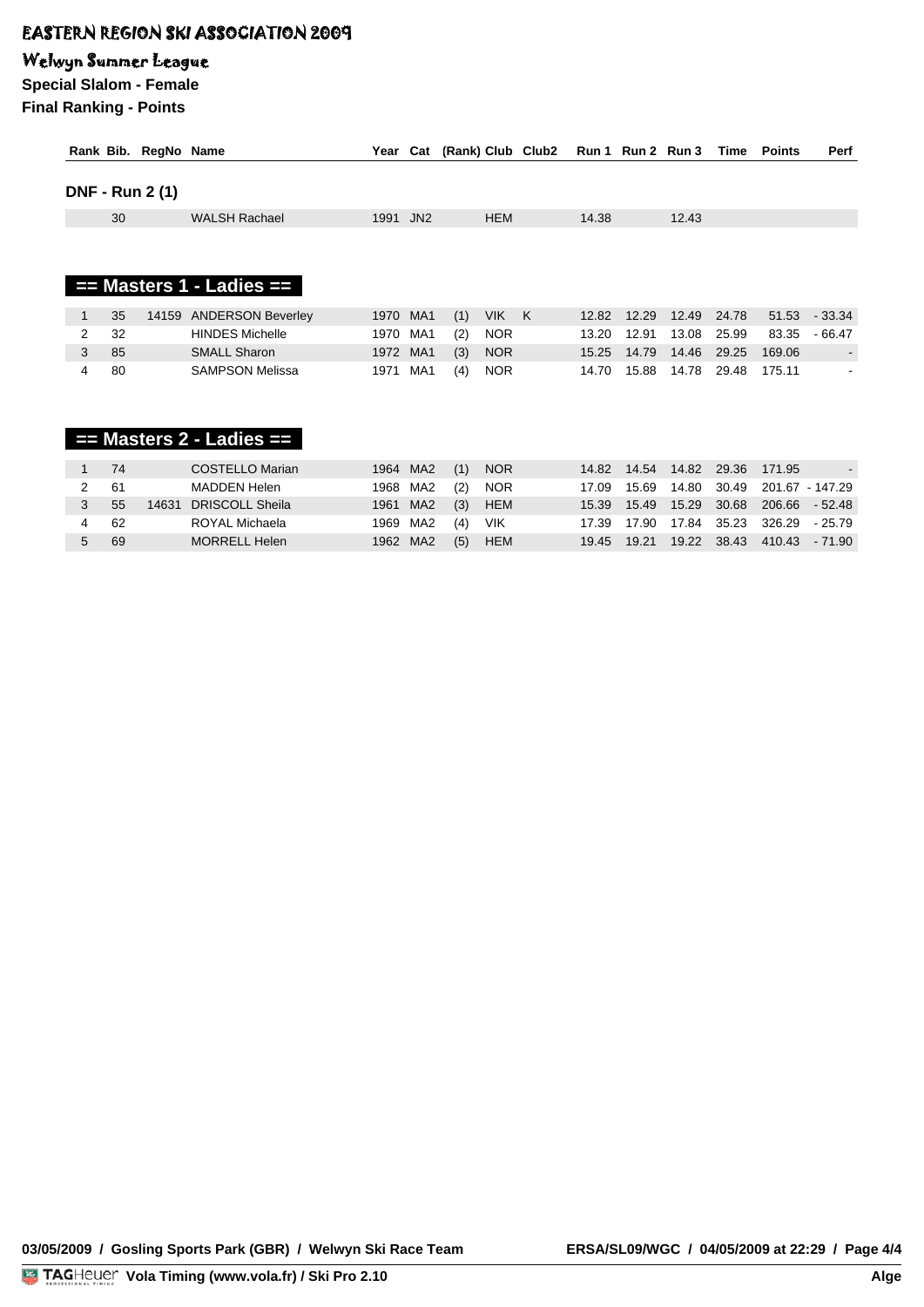

**ERS** 

The Eastern Region<br>Ski Association

*ikings*<br>Suffolk Ski Team

# EASTERN REGION SKI ASSOCIATION 2009

# Welwyn Summer League

**Special Slalom - Male**



**SNOWSPORT** 

De

**Final Ranking - Points**

|              | <b>TECHNICAL DELEGATE</b><br><b>REFEREE</b><br><b>ASSISTANT REFEREE</b><br><b>CHIEF OF RACE</b>                           |                       |                                                                                                                  | <b>VAN KEMPEN Piet</b><br><b>WRIGHT Bernie</b><br><b>GRANT Andrea</b><br><b>BROTHERTON Judith</b> |                      | (ERSA)<br>(HEM)<br>(HEM)<br>(WGC) |                              |                          | <b>COURSE</b><br><b>START</b><br><b>FINISH</b><br><b>DROP</b><br><b>LENGTH</b><br><b>HOMOLOGATION</b> |                |                | <b>Welwyn - Gosling Sports Park</b><br>160 m<br>WGC/ERSA_SL/2009 |                |                                                |                          |
|--------------|---------------------------------------------------------------------------------------------------------------------------|-----------------------|------------------------------------------------------------------------------------------------------------------|---------------------------------------------------------------------------------------------------|----------------------|-----------------------------------|------------------------------|--------------------------|-------------------------------------------------------------------------------------------------------|----------------|----------------|------------------------------------------------------------------|----------------|------------------------------------------------|--------------------------|
| <b>GATES</b> | <b>COURSESETTER</b><br><b>FORERUNNERS</b><br><b>DIRECTIONS</b><br><b>STARTING TIME</b>                                    |                       | 1st RUN<br><b>REIDY John</b><br><b>HOMMEL Klara</b><br>- A -<br>$-B -$<br><b>BARBER Toby</b><br>13<br>13<br>1015 |                                                                                                   |                      | (HEM)<br>(WYC)<br>(WYC)           |                              |                          | 2nd RUN<br>- A -<br>- B -<br>Best 2 to count.                                                         |                |                | <b>ERSA Summer League</b><br>3 Runs - Same Course                |                |                                                |                          |
|              | <b>WEATHER: Sunny, Cold</b>                                                                                               |                       |                                                                                                                  |                                                                                                   |                      |                                   | <b>SNOW: Wind Blown Snow</b> |                          |                                                                                                       |                |                |                                                                  |                | TEMPERATURE S: 16° F: 0°                       |                          |
|              | <b>APPLIED PENALTY: 27.35</b>                                                                                             |                       |                                                                                                                  |                                                                                                   |                      |                                   |                              |                          |                                                                                                       |                |                |                                                                  |                |                                                | $F = 600$                |
|              | Rank Bib. RegNo Name                                                                                                      |                       |                                                                                                                  |                                                                                                   | Year Cat             |                                   |                              |                          | (Rank) Club Club2                                                                                     |                |                | Run 1 Run 2 Run 3                                                | Time           | Points                                         | Perf                     |
|              | == MIN - Boys ==                                                                                                          |                       |                                                                                                                  |                                                                                                   |                      |                                   |                              |                          |                                                                                                       |                |                |                                                                  |                |                                                |                          |
| 1            | 102                                                                                                                       | <b>ALLEN George</b>   |                                                                                                                  |                                                                                                   | 2003 MIN             |                                   | (1)                          | <b>BAS</b>               |                                                                                                       | 24.28          | 21.87          |                                                                  |                | 46.15 814.20                                   | $\overline{\phantom{a}}$ |
|              | <b>DSQ - Run 1 (1)</b>                                                                                                    |                       |                                                                                                                  |                                                                                                   |                      |                                   |                              |                          |                                                                                                       |                |                |                                                                  |                |                                                |                          |
|              | 87                                                                                                                        |                       | PLANT Morgan                                                                                                     |                                                                                                   | 2003 MIN             |                                   |                              | <b>BAS</b>               |                                                                                                       |                |                |                                                                  |                |                                                |                          |
|              |                                                                                                                           |                       |                                                                                                                  |                                                                                                   |                      |                                   |                              |                          |                                                                                                       |                |                |                                                                  |                |                                                |                          |
|              | <b>DSQ - Run 2 (1)</b>                                                                                                    |                       |                                                                                                                  |                                                                                                   |                      |                                   |                              |                          |                                                                                                       |                |                |                                                                  |                |                                                |                          |
|              | 87                                                                                                                        |                       | PLANT Morgan                                                                                                     |                                                                                                   | 2003 MIN             |                                   |                              | <b>BAS</b>               |                                                                                                       |                |                |                                                                  |                |                                                |                          |
|              | <b>DSQ - Run 3 (2)</b>                                                                                                    |                       |                                                                                                                  |                                                                                                   |                      |                                   |                              |                          |                                                                                                       |                |                |                                                                  |                |                                                |                          |
|              | 87<br>102                                                                                                                 |                       | PLANT Morgan                                                                                                     |                                                                                                   | 2003 MIN<br>2003 MIN |                                   |                              | <b>BAS</b><br><b>BAS</b> |                                                                                                       |                | 24.28 21.87    |                                                                  |                |                                                |                          |
|              |                                                                                                                           |                       | <b>ALLEN George</b>                                                                                              |                                                                                                   |                      |                                   |                              |                          |                                                                                                       |                |                |                                                                  |                |                                                |                          |
|              | $==$ Boys & Girls 1 - Boys $==$                                                                                           |                       |                                                                                                                  |                                                                                                   |                      |                                   |                              |                          |                                                                                                       |                |                |                                                                  |                |                                                |                          |
| 1            | 88                                                                                                                        |                       | <b>TROUNG Aaron</b>                                                                                              |                                                                                                   | 2001                 | BG <sub>1</sub>                   | (1)                          | <b>BWP</b>               |                                                                                                       | 16.89          | 16.26          | 15.81                                                            | 32.07          | 382.74                                         |                          |
| 2<br>3       | 78<br>91                                                                                                                  | <b>KING Patrick</b>   | <b>RYAN Stratford</b>                                                                                            |                                                                                                   | 2001 BG1<br>2002 BG1 |                                   | (2)<br>(3)                   | <b>NOR</b><br><b>HEM</b> |                                                                                                       | 17.53<br>20.59 | 19.86<br>19.69 | 17.63<br>20.08                                                   | 35.16<br>39.77 | $477.43 + 17.72$<br>618.69                     |                          |
| 4            | 84                                                                                                                        | <b>OBLEIN Gus</b>     |                                                                                                                  |                                                                                                   | 2001 BG1             |                                   | (4)                          | HEM                      |                                                                                                       |                | 21.04          | 20.31                                                            | 41.35          | 667.11 - 139.80                                |                          |
| 5            | 86                                                                                                                        |                       | <b>HOMMEL Andrew</b>                                                                                             |                                                                                                   | 2002 BG1             |                                   | (5)                          |                          | HEM WYC                                                                                               | 26.92          |                | 23.69 24.36 48.05                                                |                | 872.42                                         |                          |
|              | <b>DSQ - Run 1 (1)</b>                                                                                                    |                       |                                                                                                                  |                                                                                                   |                      |                                   |                              |                          |                                                                                                       |                |                |                                                                  |                |                                                |                          |
|              | 84                                                                                                                        | <b>OBLEIN Gus</b>     |                                                                                                                  |                                                                                                   | 2001 BG1             |                                   |                              | <b>HEM</b>               |                                                                                                       |                |                | 21.04 20.31                                                      |                |                                                |                          |
|              | == Boys & Girls 2 - Boys ==<br>52                                                                                         | 18809 FENELEY William |                                                                                                                  |                                                                                                   | 1999 BG2             |                                   | (1)                          | <b>NOR</b>               |                                                                                                       |                |                |                                                                  |                | 13.18  13.06  13.70  26.24  204.09             | $+1.26$                  |
|              |                                                                                                                           |                       |                                                                                                                  |                                                                                                   |                      |                                   |                              |                          |                                                                                                       |                |                |                                                                  |                |                                                |                          |
|              | 03/05/2009 / Gosling Sports Park (GBR) / Welwyn Ski Race Team<br><b>TAGHeuer</b> Vola Timing (www.vola.fr) / Ski Pro 2.10 |                       |                                                                                                                  |                                                                                                   |                      |                                   |                              |                          |                                                                                                       |                |                |                                                                  |                | ERSA/SL09/WGC / 04/05/2009 at 22:29 / Page 1/5 |                          |
|              |                                                                                                                           |                       |                                                                                                                  |                                                                                                   |                      |                                   |                              |                          |                                                                                                       |                |                |                                                                  |                |                                                |                          |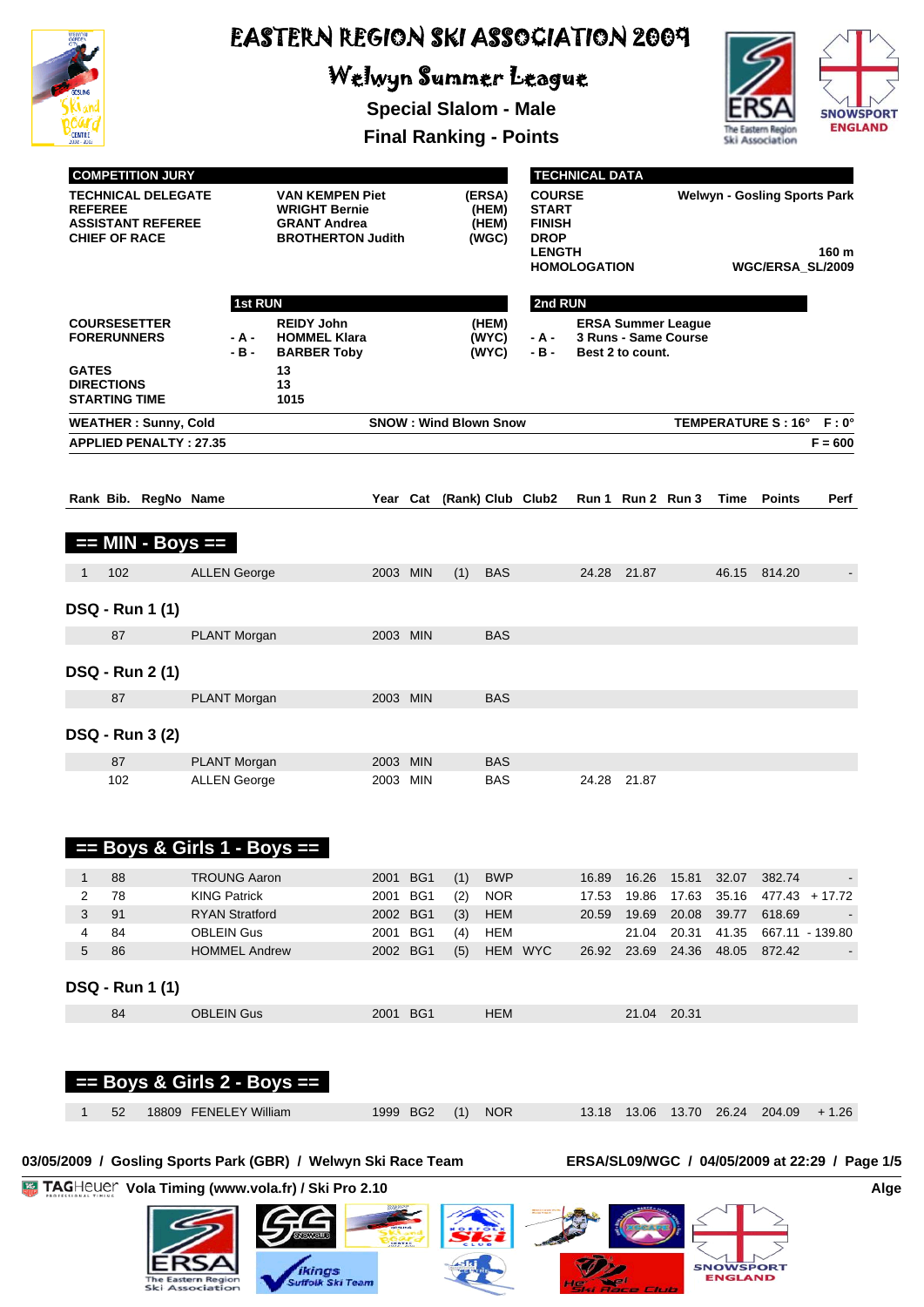**== Children 1 - Boys ==** 

### Welwyn Summer League

**Special Slalom - Male**

**Final Ranking - Points**

|                |     | Rank Bib. RegNo Name   |                             | Year | Cat             |      |            | (Rank) Club Club2 |       | Run 1 Run 2 Run 3 |       | Time  | <b>Points</b> | Perf                     |
|----------------|-----|------------------------|-----------------------------|------|-----------------|------|------------|-------------------|-------|-------------------|-------|-------|---------------|--------------------------|
|                |     |                        |                             |      |                 |      |            |                   |       |                   |       |       |               |                          |
| $\overline{2}$ | 61  |                        | <b>PARSEY James</b>         | 1999 | BG <sub>2</sub> | (2)  | <b>WGC</b> |                   | 13.89 | 13.90             | 13.83 | 27.72 | 249.44        | $-9.97$                  |
| 3              | 66  |                        | <b>CHILDS Lewis</b>         | 1999 | BG <sub>2</sub> | (3)  | <b>WGC</b> |                   | 14.08 | 13.91             | 13.86 | 27.77 | 250.97        | $-41.03$                 |
| 4              | 70  |                        | <b>GRAINGER Christopher</b> | 1999 | BG <sub>2</sub> | (4)  | <b>VIK</b> |                   | 15.91 | 15.79             | 15.49 | 31.28 | 358.53        | $+35.21$                 |
| 5              | 74  |                        | <b>BARDETTI Gianluca</b>    | 1999 | BG <sub>2</sub> | (5)  | HEM        |                   | 17.04 | 16.73             | 16.06 | 32.79 | 404.80        | $+52.76$                 |
| 6              | 95  |                        | <b>BINGHAM Jonathan</b>     | 1999 | BG <sub>2</sub> | (6)  | <b>BWP</b> |                   | 18.77 | 16.64             | 16.62 | 33.26 | 419.20        | $\blacksquare$           |
| 7              | 100 |                        | <b>RINALDI-JONES Alex</b>   | 1999 | BG <sub>2</sub> | (7)  | <b>BAS</b> |                   | 17.45 | 16.66             | 16.66 | 33.32 | 421.04        | $\overline{\phantom{0}}$ |
| 8              | 97  |                        | <b>DALEY Dominic</b>        | 1999 | BG <sub>2</sub> | (8)  | <b>WGC</b> |                   | 17.23 | 16.42             |       | 33.65 | 431.15        |                          |
| 9              | 80  |                        | MILLS Sean                  | 1999 | BG <sub>2</sub> | (9)  | <b>BWP</b> |                   | 17.42 | 17.48             | 17.23 | 34.65 | 461.80        | $-9.44$                  |
| 10             | 94  |                        | <b>CARUANA Kieran</b>       | 2000 | BG <sub>2</sub> | (10) | <b>VIK</b> |                   | 18.66 | 18.62             | 17.42 | 36.04 | 504.39        | $\blacksquare$           |
| 11             | 82  |                        | <b>IZZARD Charles</b>       | 2000 | BG <sub>2</sub> | (11) | <b>HEM</b> |                   | 19.36 | 18.69             | 18.55 | 37.24 | 541.16        | $-3.92$                  |
| 12             | 83  |                        | <b>OBLEIN Max</b>           | 1999 | BG <sub>2</sub> | (12) | <b>HEM</b> |                   | 19.51 | 19.06             | 18.60 | 37.66 |               | 554.03 - 145.54          |
|                |     |                        |                             |      |                 |      |            |                   |       |                   |       |       |               |                          |
|                |     | <b>DSQ - Run 3 (1)</b> |                             |      |                 |      |            |                   |       |                   |       |       |               |                          |
|                | 97  |                        | <b>DALEY Dominic</b>        | 1999 | BG <sub>2</sub> |      | <b>WGC</b> |                   | 17.23 | 16.42             |       |       |               |                          |

|                        |     | .     |                           |          |                 |      |            |       |       |       |       |        |          |
|------------------------|-----|-------|---------------------------|----------|-----------------|------|------------|-------|-------|-------|-------|--------|----------|
| $\mathbf{1}$           | 9   | 14575 | <b>POTH Robert</b>        | 1997 CH1 |                 | (1)  | HEM SLP    |       | 11.12 | 10.96 | 22.08 | 76.61  | $+37.95$ |
| 2                      | 48  | 18661 | <b>WARMINGTON Richard</b> | 1997     | CH <sub>1</sub> | (2)  | <b>HEM</b> | 12.82 | 12.79 | 12.45 | 25.24 | 173.44 | $+2.73$  |
| 3                      | 54  |       | 18467 WHITE Alex          | 1997 CH1 |                 | (3)  | <b>HEM</b> | 12.70 | 13.06 | 12.84 | 25.54 | 182.64 | $-28.38$ |
| 4                      | 56  |       | 18810 FENELEY Luke        | 1997     | CH <sub>1</sub> | (4)  | <b>NOR</b> | 13.46 | 14.01 | 13.14 | 26.60 | 215.12 | $-2.15$  |
| 5                      | 50  |       | PENNING-LAMBERT Joshua    | 1998     | CH <sub>1</sub> | (5)  | <b>HEM</b> | 13.35 | 13.52 | 13.33 | 26.68 | 217.57 | $+43.47$ |
| 6                      | 103 | 19317 | <b>MADDEN Alex</b>        | 1998     | CH <sub>1</sub> | (6)  | <b>NOR</b> |       | 13.40 | 13.56 | 26.96 | 226.15 | $+35.55$ |
| $\overline{7}$         | 71  |       | <b>PARSEY Michael</b>     | 1997     | CH <sub>1</sub> | (7)  | <b>WGC</b> |       | 13.75 | 14.20 | 27.95 | 256.49 | $-71.59$ |
| 8                      | 55  | 17977 | <b>SCHOFIELD Connor</b>   | 1997     | CH <sub>1</sub> | (8)  | <b>HEM</b> | 14.36 | 13.84 | 14.15 | 27.99 | 257.71 | $+44.88$ |
| 9                      | 58  |       | <b>BOTY Harry</b>         | 1997     | CH <sub>1</sub> | (9)  | <b>HEM</b> | 14.45 | 14.06 |       | 28.51 | 273.65 | $+32.40$ |
| 10                     | 59  | 19131 | <b>JUDD Michael</b>       | 1998     | CH <sub>1</sub> | (10) | <b>WGC</b> | 14.67 | 15.00 | 14.49 | 29.16 | 293.56 | $+41.58$ |
| 11                     | 72  |       | <b>LUCK Ben</b>           | 1998     | CH <sub>1</sub> | (11) | <b>NOR</b> | 14.85 |       | 14.72 | 29.57 | 306.13 | $-22.32$ |
| 12                     | 101 |       | <b>DOWDEN Mason</b>       | 1997     | CH <sub>1</sub> | (12) | <b>VIK</b> | 15.69 | 15.06 | 15.09 | 30.15 | 323.90 |          |
| 13                     | 96  |       | <b>BRESKEL Bailey</b>     | 1998     | CH <sub>1</sub> | (13) | <b>WGC</b> | 17.61 | 16.25 | 16.42 | 32.67 | 401.12 |          |
|                        |     |       |                           |          |                 |      |            |       |       |       |       |        |          |
| <b>DNF - Run 1 (1)</b> |     |       |                           |          |                 |      |            |       |       |       |       |        |          |
|                        | 9   |       | 14575 POTH Robert         | 1997 CH1 |                 |      | HEM SLP    |       | 11.12 | 10.96 |       |        |          |
|                        |     |       |                           |          |                 |      |            |       |       |       |       |        |          |
| <b>DSQ - Run 1 (2)</b> |     |       |                           |          |                 |      |            |       |       |       |       |        |          |
|                        |     |       |                           |          |                 |      |            |       |       |       |       |        |          |
|                        | 71  |       | <b>PARSEY Michael</b>     | 1997 CH1 |                 |      | <b>WGC</b> |       | 13.75 | 14.20 |       |        |          |
|                        | 103 | 19317 | <b>MADDEN Alex</b>        | 1998 CH1 |                 |      | <b>NOR</b> |       | 13.40 | 13.56 |       |        |          |
|                        |     |       |                           |          |                 |      |            |       |       |       |       |        |          |
| <b>DSQ - Run 2 (1)</b> |     |       |                           |          |                 |      |            |       |       |       |       |        |          |
|                        | 72  |       | <b>LUCK Ben</b>           | 1998 CH1 |                 |      | <b>NOR</b> | 14.85 |       | 14.72 |       |        |          |
|                        |     |       |                           |          |                 |      |            |       |       |       |       |        |          |

**DNF - Run 3 (1)**

| $=$ Children 2 - Boys $=$ |  |
|---------------------------|--|

|    | 18  | 14350 POTH Daniel     | 1996 CH <sub>2</sub> |     | $(1)$ HEM SLP |             |                            | 11.10  11.00  10.74  21.74 |                                      | 66.19 - 9.10     |
|----|-----|-----------------------|----------------------|-----|---------------|-------------|----------------------------|----------------------------|--------------------------------------|------------------|
|    | 30  | 14856 GRANT Thomas    | 1996 CH2             | (2) | HEM           |             | 11.13 10.76 11.10 21.86    |                            |                                      | 69.87 - 34.32    |
| 3  | 26  | 18683 BAXTER Jody     | 1995 CH2             | (3) | <b>NOR</b>    | 11.41 11.38 |                            | 22.79                      |                                      | $98.37 + 0.11$   |
| 4  | -28 | 18813 WILLIAMS Marcus | 1996 CH2             | (4) | <b>NOR</b>    |             | 11.76  11.20  11.64  22.84 |                            | 99.90                                | - 0.57           |
| 5  | 19  | 19564 WAYLING Lloyd   | 1995 CH2             | (5) | <b>NOR</b>    |             |                            |                            | 11.99  11.77  23.76  128.09  + 50.91 |                  |
| հ․ | 29  | 14899 MERCER Patrick  | 1995 CH2             | (6) | NOR BSA       | 12.51       | 12.01  11.80  23.81        |                            |                                      | $129.62 + 28.68$ |

58 BOTY Harry 1997 CH1 HEM 14.45 14.06

### **03/05/2009 / Gosling Sports Park (GBR) / Welwyn Ski Race Team ERSA/SL09/WGC / 04/05/2009 at 22:29 / Page 2/5**

<u>Volanda va Ser</u>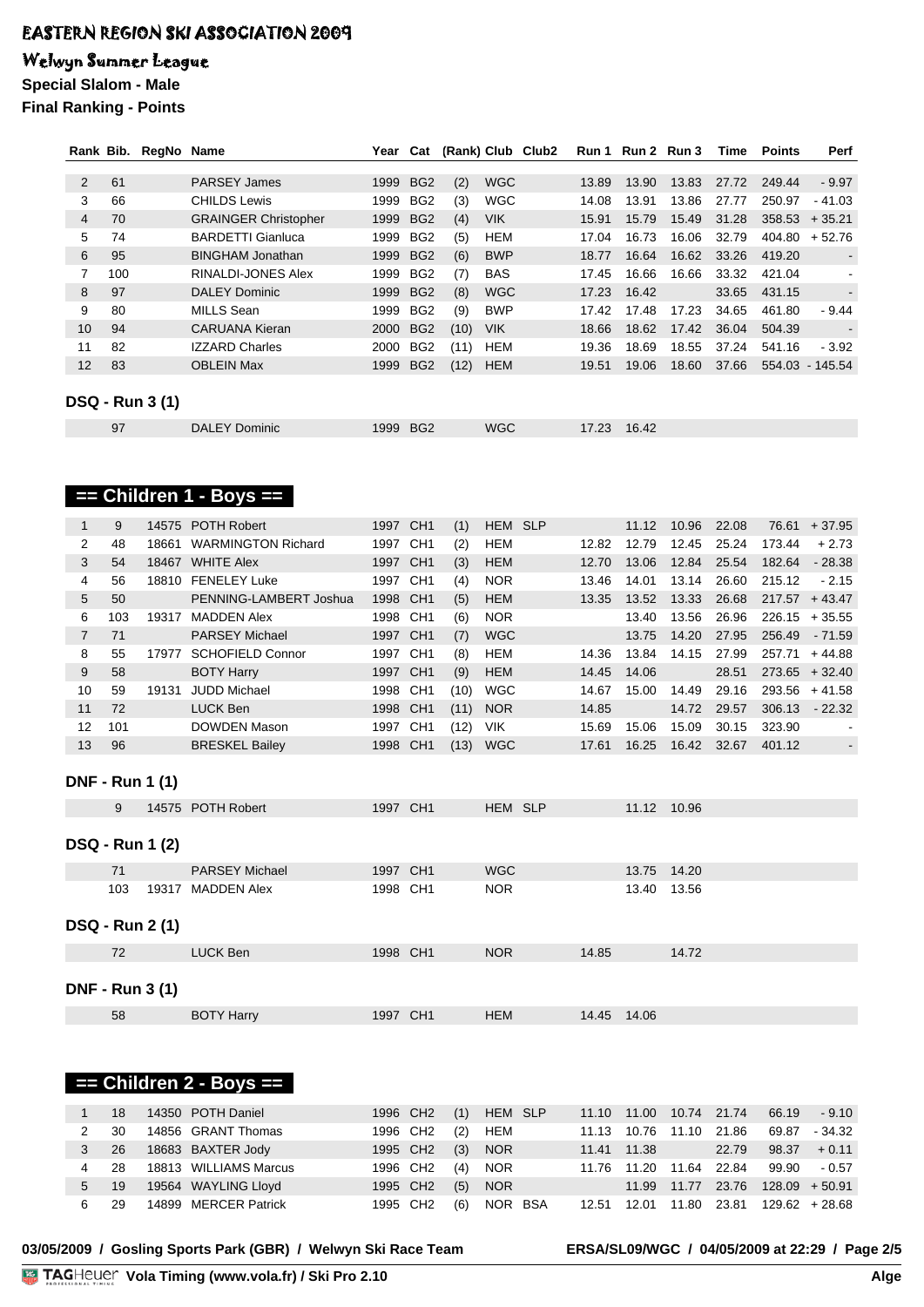### Welwyn Summer League

**Special Slalom - Male**

**Final Ranking - Points**

|                |    | Rank Bib. RegNo Name   |                           |                      | Year Cat (Rank) Club Club2 |            |       | Run 1 Run 2 Run 3 |       | Time  | <b>Points</b> | Perf             |
|----------------|----|------------------------|---------------------------|----------------------|----------------------------|------------|-------|-------------------|-------|-------|---------------|------------------|
| $\overline{7}$ | 39 |                        | <b>WARRINGTON Ross</b>    | 1995 CH2             | (7)                        | <b>BWP</b> | 12.51 | 12.67             | 11.91 | 24.42 | 148.31        | $+1.61$          |
| 8              | 40 |                        | 19159 HENDERSON Tom       | 1996 CH <sub>2</sub> | (8)                        | <b>HEM</b> | 12.28 | 12.38             | 12.45 | 24.66 | 155.67        | $+8.78$          |
| 9              | 45 |                        | 19005 NORRIS Kieran       | 1995 CH2             | (9)                        | <b>VIK</b> | 14.05 | 12.64             | 13.12 | 25.76 |               | $189.38 + 29.70$ |
| 10             | 47 |                        | PENNING-LAMBERT Matthew   | 1996 CH2             | (10)                       | <b>HEM</b> |       | 13.81             | 12.13 | 25.94 |               | $194.89 + 30.53$ |
| 11             | 51 |                        | <b>REIDY Luca</b>         | 1996 CH2             | (11)                       | <b>WGC</b> | 13.06 | 13.86             | 12.93 | 25.99 |               | $196.42 + 22.17$ |
| 12             | 43 |                        | 19342 HARRIS Alexander    | 1996 CH2             | (12)                       | VIK        |       | 13.52             | 12.80 | 26.32 |               | $206.54 + 50.09$ |
| 13             | 67 |                        | <b>THATCHER Thomas</b>    | 1996 CH2             | (13)                       | <b>WGC</b> | 14.60 | 13.99             |       | 28.59 | 276.10        | $-18.12$         |
| 14             | 63 |                        | <b>WILSON Geoffrey</b>    | 1996 CH2             | (14)                       | <b>VIK</b> | 14.34 |                   | 14.55 | 28.89 | 285.29        | $+3.39$          |
| 15             | 69 |                        | POWELL Daniel             | 1996 CH2             | (15)                       | <b>VIK</b> | 14.62 | 14.56             | 14.66 | 29.18 | 294.18        | $-16.73$         |
| 16             | 77 |                        | <b>FINCH Stuart</b>       | 1995 CH2             | (16)                       | <b>NOR</b> | 15.70 | 15.10             | 14.54 | 29.64 |               | 308.27 - 134.98  |
| 17             | 76 |                        | <b>FENLON David</b>       | 1996 CH2             | (17)                       | <b>HEM</b> | 15.13 | 15.02             | 15.20 | 30.15 | 323.90        | $-96.17$         |
| 18             | 75 |                        | <b>CUTHBERT Darryl</b>    | 1996 CH2             | (18)                       | <b>VIK</b> | 15.69 | 15.75             | 15.54 | 31.23 | 357.00        | $-60.44$         |
| 19             | 99 |                        | <b>LALLY Cameron</b>      | 1996 CH2             | (19)                       | <b>VIK</b> | 16.55 | 15.86             | 15.46 | 31.32 | 359.75        |                  |
| 20             | 92 |                        | PICKERING Christopher     | 1995 CH2             | (20)                       | <b>HEM</b> | 15.71 | 51.83             | 16.45 | 32.16 | 385.50        |                  |
| 21             | 73 |                        | <b>GODDARD Tom</b>        | 1996 CH2             | (21)                       | <b>VIK</b> | 17.27 | 16.91             | 16.40 | 33.31 |               | $420.74 + 90.53$ |
|                |    |                        |                           |                      |                            |            |       |                   |       |       |               |                  |
|                |    | <b>DNS - Run 1 (2)</b> |                           |                      |                            |            |       |                   |       |       |               |                  |
|                | 60 |                        | <b>AIKENS Matthew</b>     | 1996 CH2             |                            | <b>HEM</b> |       |                   |       |       |               |                  |
|                | 89 |                        | SIMMONS--PERRY Jackson    | 1995 CH2             |                            | <b>HEM</b> |       |                   |       |       |               |                  |
|                |    |                        |                           |                      |                            |            |       |                   |       |       |               |                  |
|                |    | <b>DNF - Run 1 (3)</b> |                           |                      |                            |            |       |                   |       |       |               |                  |
|                |    |                        |                           |                      |                            |            |       |                   |       |       |               |                  |
|                | 19 |                        | 19564 WAYLING Lloyd       | 1995 CH2             |                            | <b>NOR</b> |       | 11.99             | 11.77 |       |               |                  |
|                | 43 |                        | 19342 HARRIS Alexander    | 1996 CH2             |                            | <b>VIK</b> |       | 13.52             | 12.80 |       |               |                  |
|                | 47 |                        | PENNING-LAMBERT Matthew   | 1996 CH2             |                            | <b>HEM</b> |       | 13.81             | 12.13 |       |               |                  |
|                |    |                        |                           |                      |                            |            |       |                   |       |       |               |                  |
|                |    | <b>DNS - Run 2 (2)</b> |                           |                      |                            |            |       |                   |       |       |               |                  |
|                | 60 |                        | <b>AIKENS Matthew</b>     | 1996 CH2             |                            | <b>HEM</b> |       |                   |       |       |               |                  |
|                | 89 |                        | SIMMONS--PERRY Jackson    | 1995 CH2             |                            | <b>HEM</b> |       |                   |       |       |               |                  |
|                |    |                        |                           |                      |                            |            |       |                   |       |       |               |                  |
|                |    | <b>DNF - Run 2 (1)</b> |                           |                      |                            |            |       |                   |       |       |               |                  |
|                | 63 |                        | <b>WILSON Geoffrey</b>    | 1996 CH2             |                            | <b>VIK</b> | 14.34 |                   | 14.55 |       |               |                  |
|                |    |                        |                           |                      |                            |            |       |                   |       |       |               |                  |
|                |    | <b>DNF - Run 3 (1)</b> |                           |                      |                            |            |       |                   |       |       |               |                  |
|                | 67 |                        | <b>THATCHER Thomas</b>    | 1996 CH2             |                            | <b>WGC</b> |       | 14.60 13.99       |       |       |               |                  |
|                |    |                        |                           |                      |                            |            |       |                   |       |       |               |                  |
|                |    | <b>DSQ - Run 3 (1)</b> |                           |                      |                            |            |       |                   |       |       |               |                  |
|                |    |                        |                           |                      |                            |            |       |                   |       |       |               |                  |
|                | 26 |                        | 18683 BAXTER Jody         | 1995 CH2             |                            | <b>NOR</b> | 11.41 | 11.38             |       |       |               |                  |
|                |    |                        |                           |                      |                            |            |       |                   |       |       |               |                  |
|                |    |                        |                           |                      |                            |            |       |                   |       |       |               |                  |
|                |    |                        | $==$ Junior 1 - Boys $==$ |                      |                            |            |       |                   |       |       |               |                  |
|                |    |                        |                           |                      |                            |            |       |                   |       |       |               |                  |
| $\mathbf{1}$   | 13 |                        | 14855 GRANT James         | 1994 JN1             | (1)                        | <b>HEM</b> | 10.58 | 10.81             | 10.54 | 21.12 |               | $47.19 + 11.74$  |
| 2              | 8  |                        | 17015 ABELA Cory          | 1993 JN1             | (2)                        | <b>BWP</b> | 10.64 | 10.91             | 10.66 | 21.30 |               | $52.71 + 21.15$  |
| 3              | 6  |                        | 18992 UPTON Ben           | 1994 JN1             | (3)                        | WGC BSA    | 10.68 | 11.25             | 10.85 | 21.53 |               | $59.75 + 16.60$  |
| 4              | 16 |                        | 18629 MOLLOY Daniel       | 1993 JN1             | (4)                        | <b>NOR</b> | 11.25 | 10.94             | 11.00 | 21.94 |               | $72.32 + 18.47$  |
| 5              | 11 |                        | 18757 LUCIE-SMITH Ross    | 1993 JN1             | (5)                        | WGC BAS    |       | 11.27             | 10.92 | 22.19 |               | $79.98 + 41.01$  |
| 6              | 31 |                        | 18714 WAILES Andrew       | 1993 JN1             | (6)                        | VIK        |       | 11.19             | 11.44 | 22.63 | 93.46         | $-14.29$         |
| $\overline{7}$ | 27 |                        | <b>REIDY Alexander</b>    | 1994 JN1             | (7)                        | <b>WGC</b> | 11.60 | 11.48             | 11.97 | 23.08 | 107.25        | $+7.52$          |
| 8              | 36 |                        | 19132 HUTCHINGS Michael   | 1994 JN1             | (8)                        | <b>WGC</b> | 12.17 | 12.23             | 12.13 | 24.30 | 144.64        | $+3.70$          |
| 9              | 32 |                        | 18716 CARROLL Tom         | 1993 JN1             | (9)                        | <b>HEM</b> | 12.16 | 12.20             |       | 24.36 |               | $146.48 + 36.16$ |
| 10             | 38 |                        | DE-WULF PETERS Oliver     | 1994 JN1             | (10)                       | <b>NOR</b> |       | 12.39             | 13.12 | 25.51 |               | $181.72 + 35.78$ |
| 11             | 85 |                        | <b>GUYTON Ben</b>         | 1993 JN1             | (11)                       | <b>NOR</b> | 13.13 | 12.55             | 13.28 | 25.68 | 186.93        |                  |
| 12             | 53 |                        | <b>LINCOLN Andrew</b>     | 1993 JN1             | (12)                       | <b>NOR</b> | 13.31 | 12.89             | 13.20 | 26.09 | 199.49        | $-5.23$          |
| 13             | 62 |                        | <b>WALL Jake</b>          | 1993 JN1             | $(13)$ VIK                 |            | 14.79 | 14.44             | 14.47 | 28.91 |               | $285.90 + 26.07$ |
|                |    |                        |                           |                      |                            |            |       |                   |       |       |               |                  |

**03/05/2009 / Gosling Sports Park (GBR) / Welwyn Ski Race Team ERSA/SL09/WGC / 04/05/2009 at 22:29 / Page 3/5**

<u>Volanda va Ser</u>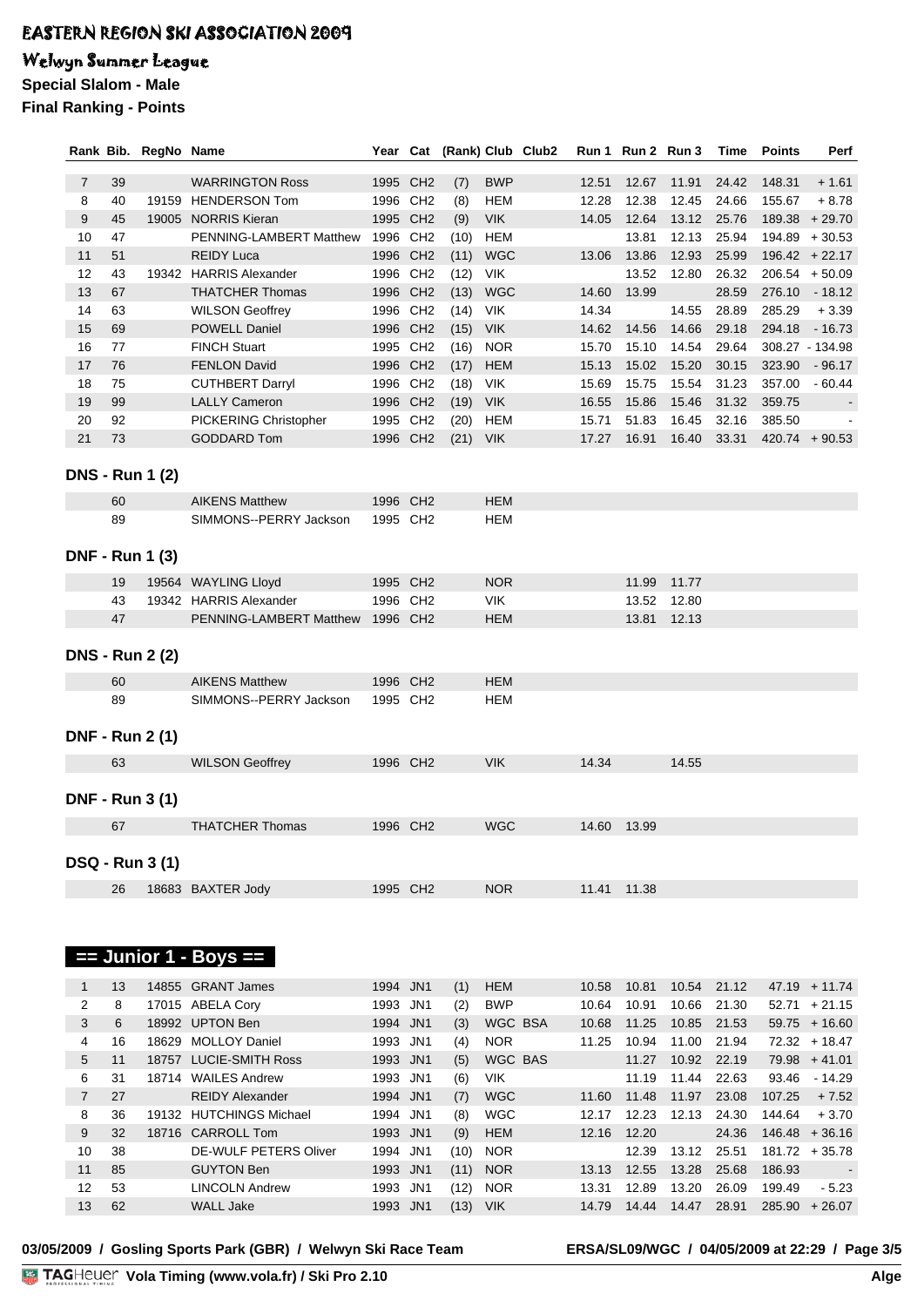### Welwyn Summer League

**Special Slalom - Male Final Ranking - Points**

|                     |                   | Rank Bib. RegNo Name   |                                          |                      |          |            |                          | Year Cat (Rank) Club Club2 |                | Run 1 Run 2 Run 3 |                            | Time           | <b>Points</b> | Perf                        |
|---------------------|-------------------|------------------------|------------------------------------------|----------------------|----------|------------|--------------------------|----------------------------|----------------|-------------------|----------------------------|----------------|---------------|-----------------------------|
|                     |                   |                        |                                          |                      |          |            |                          |                            |                |                   |                            |                |               |                             |
|                     |                   | <b>DNF - Run 1 (2)</b> |                                          |                      |          |            |                          |                            |                |                   |                            |                |               |                             |
|                     | 11                |                        | 18757 LUCIE-SMITH Ross                   | 1993 JN1             |          |            | WGC BAS                  |                            |                |                   | 11.27 10.92                |                |               |                             |
|                     | 31                |                        | 18714 WAILES Andrew                      | 1993 JN1             |          |            | <b>VIK</b>               |                            |                |                   | 11.19 11.44                |                |               |                             |
|                     |                   |                        |                                          |                      |          |            |                          |                            |                |                   |                            |                |               |                             |
|                     |                   | <b>DSQ - Run 1 (1)</b> |                                          |                      |          |            |                          |                            |                |                   |                            |                |               |                             |
|                     | 38                |                        | DE-WULF PETERS Oliver                    | 1994 JN1             |          |            | <b>NOR</b>               |                            |                |                   | 12.39 13.12                |                |               |                             |
|                     |                   |                        |                                          |                      |          |            |                          |                            |                |                   |                            |                |               |                             |
|                     |                   | <b>DNF - Run 3 (1)</b> |                                          |                      |          |            |                          |                            |                |                   |                            |                |               |                             |
|                     | 32                |                        | 18716 CARROLL Tom                        | 1993 JN1             |          |            | <b>HEM</b>               |                            |                | 12.16 12.20       |                            |                |               |                             |
|                     |                   |                        |                                          |                      |          |            |                          |                            |                |                   |                            |                |               |                             |
|                     |                   |                        |                                          |                      |          |            |                          |                            |                |                   |                            |                |               |                             |
|                     |                   |                        |                                          |                      |          |            |                          |                            |                |                   |                            |                |               |                             |
|                     |                   |                        | $==$ Junior 2 - Men $==$                 |                      |          |            |                          |                            |                |                   |                            |                |               |                             |
| $\mathbf{1}$        | 10                |                        | 12797 CURTIS Daniel                      | 1991 JN2             |          | (1)        | BWP CHT                  |                            | 9.80           | 9.78              | 9.83                       | 19.58          |               | $0.00 + 12.59$              |
| 2                   | 3                 |                        | 41481 FLAHIVE Gerard                     | 1992 JN2             |          | (2)        | HEM SSP                  |                            | 10.14          | 10.35             | 10.05                      | 20.19          | 18.69         | $+9.11$                     |
| 3                   | 2                 |                        | 14740 BECKETT Simon                      | 1990 JN2             |          | (3)        | NOR SC                   |                            | 10.03          | 10.62             | 10.25                      | 20.28          | 21.45         | $+6.92$                     |
| 4                   | $\mathbf{1}$      |                        | 14921 HUGHES Toby                        | 1992 JN2             |          | (4)        | <b>NOR</b>               |                            | 10.55          | 10.86             | 10.51                      | 21.06          | 45.35         | $-3.62$                     |
| 5                   | 24                |                        | <b>DARRELL Mathew</b>                    | 1992 JN2             |          | (5)        | <b>NOR</b>               |                            | 11.13          | 11.28             | 11.19                      | 22.32          | 83.96         | $-10.47$                    |
| 6                   | 33                |                        | 17322 YEUNG Rory                         | 1991 JN2             |          | (6)        | VIK                      |                            | 11.91          | 11.60             | 11.52                      | 23.12          | 108.48        | - 16.80                     |
| $\overline{7}$<br>8 | $\overline{7}$    |                        | 17363 BROTHERTON Tom<br><b>WEBB Nick</b> | 1991 JN2             |          | (7)        | <b>WGC</b><br><b>BWP</b> |                            |                | 11.63             | 11.53                      | 23.16          |               | $109.70 + 62.67$            |
| 9                   | 35<br>42          |                        | <b>AIKENS Christopher</b>                | 1992 JN2<br>1992 JN2 |          | (8)<br>(9) | <b>HEM</b>               |                            | 12.09<br>12.75 | 12.07             | 11.87<br>13.03 12.71       | 23.94<br>25.46 | 133.61        | $-0.88$<br>$180.18 + 24.49$ |
|                     |                   |                        |                                          |                      |          |            |                          |                            |                |                   |                            |                |               |                             |
|                     |                   | <b>DNF - Run 1 (1)</b> |                                          |                      |          |            |                          |                            |                |                   |                            |                |               |                             |
|                     | $\overline{7}$    |                        | 17363 BROTHERTON Tom                     | 1991 JN2             |          |            | <b>WGC</b>               |                            |                |                   | 11.63 11.53                |                |               |                             |
|                     |                   |                        |                                          |                      |          |            |                          |                            |                |                   |                            |                |               |                             |
|                     |                   |                        |                                          |                      |          |            |                          |                            |                |                   |                            |                |               |                             |
|                     |                   |                        |                                          |                      |          |            |                          |                            |                |                   |                            |                |               |                             |
|                     |                   |                        | $==$ Senior - Men $==$                   |                      |          |            |                          |                            |                |                   |                            |                |               |                             |
| $\mathbf{1}$        | 14                |                        | 11667 MCCARTHY Christopher               |                      | 1986 SEN | (1)        | HEM SC                   |                            |                | 10.66             | 10.74 21.40                |                |               | $55.77 + 24.52$             |
| 2                   | 17                |                        | 18622 ABBOTT Alexander                   |                      | 1989 SEN | (2)        | <b>NOR</b>               |                            |                |                   | 11.23  11.52  11.10  22.33 |                |               | $84.27 + 29.88$             |
|                     |                   |                        |                                          |                      |          |            |                          |                            |                |                   |                            |                |               |                             |
|                     |                   | <b>DNS - Run 1 (2)</b> |                                          |                      |          |            |                          |                            |                |                   |                            |                |               |                             |
|                     | $12 \overline{ }$ |                        | 11668 MCCARTHY Luke                      |                      | 1989 SEN |            | HEM SC                   |                            |                |                   |                            |                |               |                             |
|                     | 15                |                        | 11239 LAMBERT Adam                       |                      | 1988 SEN |            |                          | HEM HEM                    |                |                   |                            |                |               |                             |
|                     |                   |                        |                                          |                      |          |            |                          |                            |                |                   |                            |                |               |                             |
|                     |                   | <b>DNF - Run 1 (1)</b> |                                          |                      |          |            |                          |                            |                |                   |                            |                |               |                             |
|                     | 14                |                        | 11667 MCCARTHY Christopher               |                      | 1986 SEN |            | HEM SC                   |                            |                |                   | 10.66 10.74                |                |               |                             |
|                     |                   |                        |                                          |                      |          |            |                          |                            |                |                   |                            |                |               |                             |
|                     |                   | <b>DNS - Run 2 (2)</b> |                                          |                      |          |            |                          |                            |                |                   |                            |                |               |                             |
|                     | 12                |                        | 11668 MCCARTHY Luke                      |                      | 1989 SEN |            | HEM SC                   |                            |                |                   |                            |                |               |                             |
|                     | 15                |                        | 11239 LAMBERT Adam                       |                      | 1988 SEN |            |                          | HEM HEM                    |                |                   |                            |                |               |                             |
|                     |                   |                        |                                          |                      |          |            |                          |                            |                |                   |                            |                |               |                             |
|                     |                   |                        |                                          |                      |          |            |                          |                            |                |                   |                            |                |               |                             |
|                     |                   |                        |                                          |                      |          |            |                          |                            |                |                   |                            |                |               |                             |
|                     |                   |                        | $==$ Masters 1 - Men $==$                |                      |          |            |                          |                            |                |                   |                            |                |               |                             |
| $\mathbf{1}$        | 21                |                        | <b>MOLLOY Paul</b>                       |                      | 1971 MA1 | (1)        | <b>NOR</b>               |                            |                |                   | 11.82  11.67  11.27        | 22.94          |               | $102.96 + 21.89$            |
| $\overline{2}$      | 41                |                        | <b>TRICKER Paul</b>                      |                      | 1978 MA1 | (2)        | <b>NOR</b>               |                            | 12.67          | 12.53             | 12.41                      | 24.94          |               | $164.25 + 13.20$            |
| 3                   | 81                |                        | <b>BARDETTI Marco</b>                    |                      | 1973 MA1 | (3)        | <b>HEM</b>               |                            |                | 16.88 16.84       |                            | 33.72          |               | 433.30 - 106.83             |
|                     |                   |                        |                                          |                      |          |            |                          |                            |                |                   |                            |                |               |                             |
|                     |                   | <b>DNS - Run 1 (1)</b> |                                          |                      |          |            |                          |                            |                |                   |                            |                |               |                             |
|                     | 5                 |                        | 6864 GREEN Alexander                     |                      | 1978 MA1 |            | BWP SC                   |                            |                |                   |                            |                |               |                             |
|                     |                   |                        |                                          |                      |          |            |                          |                            |                |                   |                            |                |               |                             |